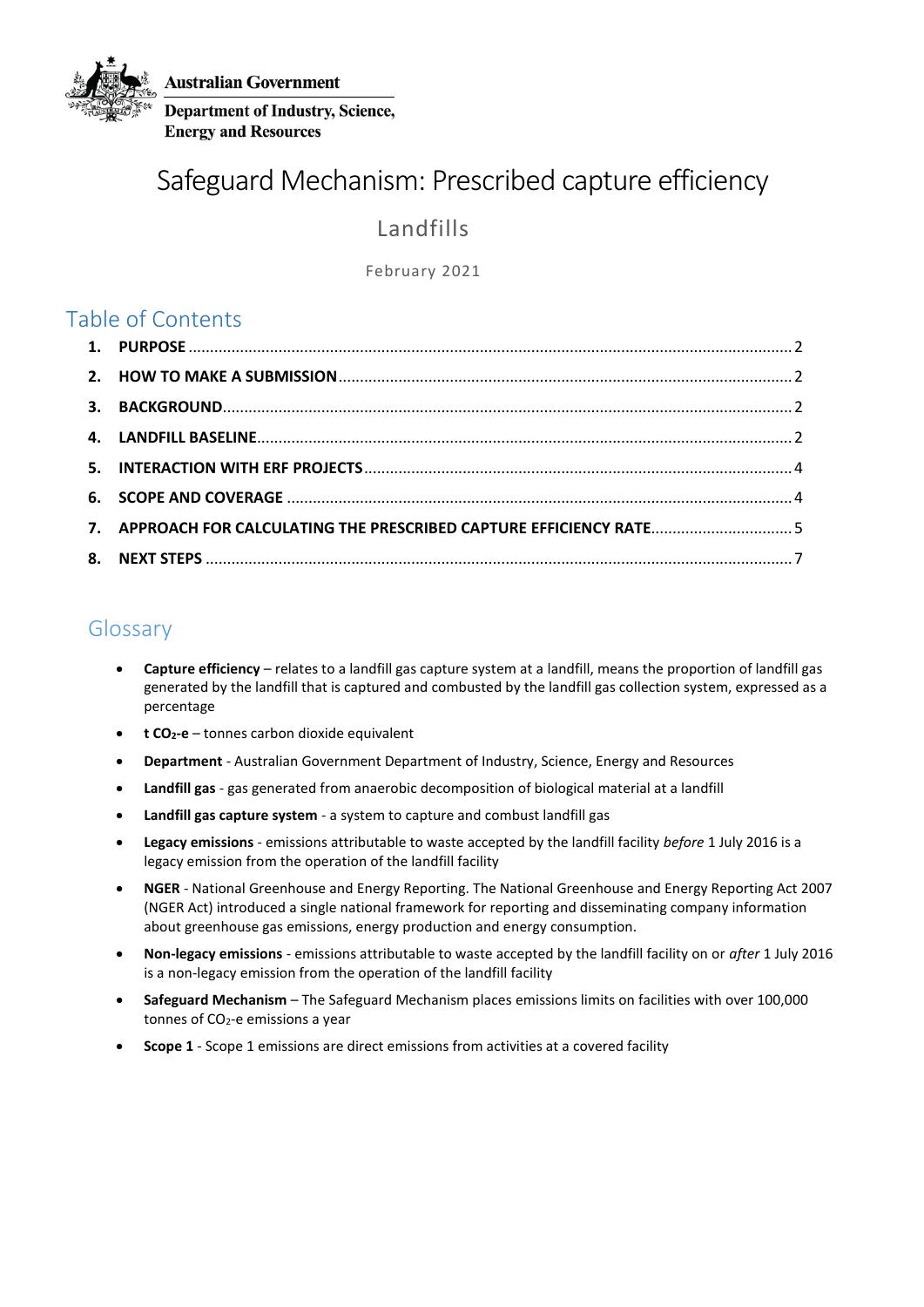## <span id="page-1-0"></span>**1. PURPOSE**

The purpose of this paper is to set out a process to identify the **prescribed capture efficiency** for use in landfill baseline applications made under the Safeguard Mechanism. The prescribed capture efficiency represents a proportion of landfill gas that is captured and destroyed.

This paper is of interest to the landfills likely to become covered by the Safeguard Mechanism. It is understood from industry that this is likely to be 5 or 6 landfill facilities.

This paper is part of a targeted consultation process with the landfill sector. Following this targeted consultation process, the Department will prepare and publicly consult on legislative amendments to set the prescribed capture efficiency rate in the Safeguard Rule, which will allow Safeguard-covered landfills to set new baselines under subdivision 7 of the Rule.

### <span id="page-1-1"></span>**2. HOW TO MAKE A SUBMISSION**

We encourage interested landfill sector stakeholders to make submissions to the Department on this paper, preferably with coordination through the relevant landfill sector peak body. Submissions can be emailed to [safeguard.mechanism@industry.gov.au](mailto:safeguard.mechanism@industry.gov.au) by **COB 12 March 2021**.

## <span id="page-1-2"></span>**3. BACKGROUND**

The Safeguard Mechanism, together with the National Greenhouse and Energy Reporting (NGER) scheme, provide a framework for businesses to measure, report, and manage their emissions. It places emissions limits—called baselines—on large emitters, giving covered businesses a legislated obligation to keep net emissions below their baseline. The Safeguard Mechanism is legislated through the NGER Act and the *National Greenhouse and Energy Reporting (Safeguard Mechanism) Rule 2015* (Safeguard Rule).

The Safeguard Mechanism covers facilities with annual scope 1 (direct) emissions of 100,000 tonnes carbon dioxide equivalent or more. For landfills, emissions from waste deposited before 1 July 2016 are not covered by the Safeguard Mechanism. This ensures the Safeguard Mechanism does not retrospectively cover emissions from activities that occurred in the past. As such, no landfills have yet been covered by the Safeguard Mechanism, but as more waste is deposited in landfills after 1 July 2016 some landfills are likely to be covered by the Safeguard Mechanism in the future. Industry information is that the number of facilities covered is likely to be small, around 5 or 6.

## <span id="page-1-3"></span>**4. LANDFILL BASELINE**

The landfill-benchmark baseline determination is the primary way of setting a baseline for landfills. It is available to the landfill sector only, recognising landfills have no discernible output, and emissions from solid waste take place in years after the waste has been deposited. It is worked out based on the prescribed capture efficiency for the landfill sector. Other types of baselines defined in the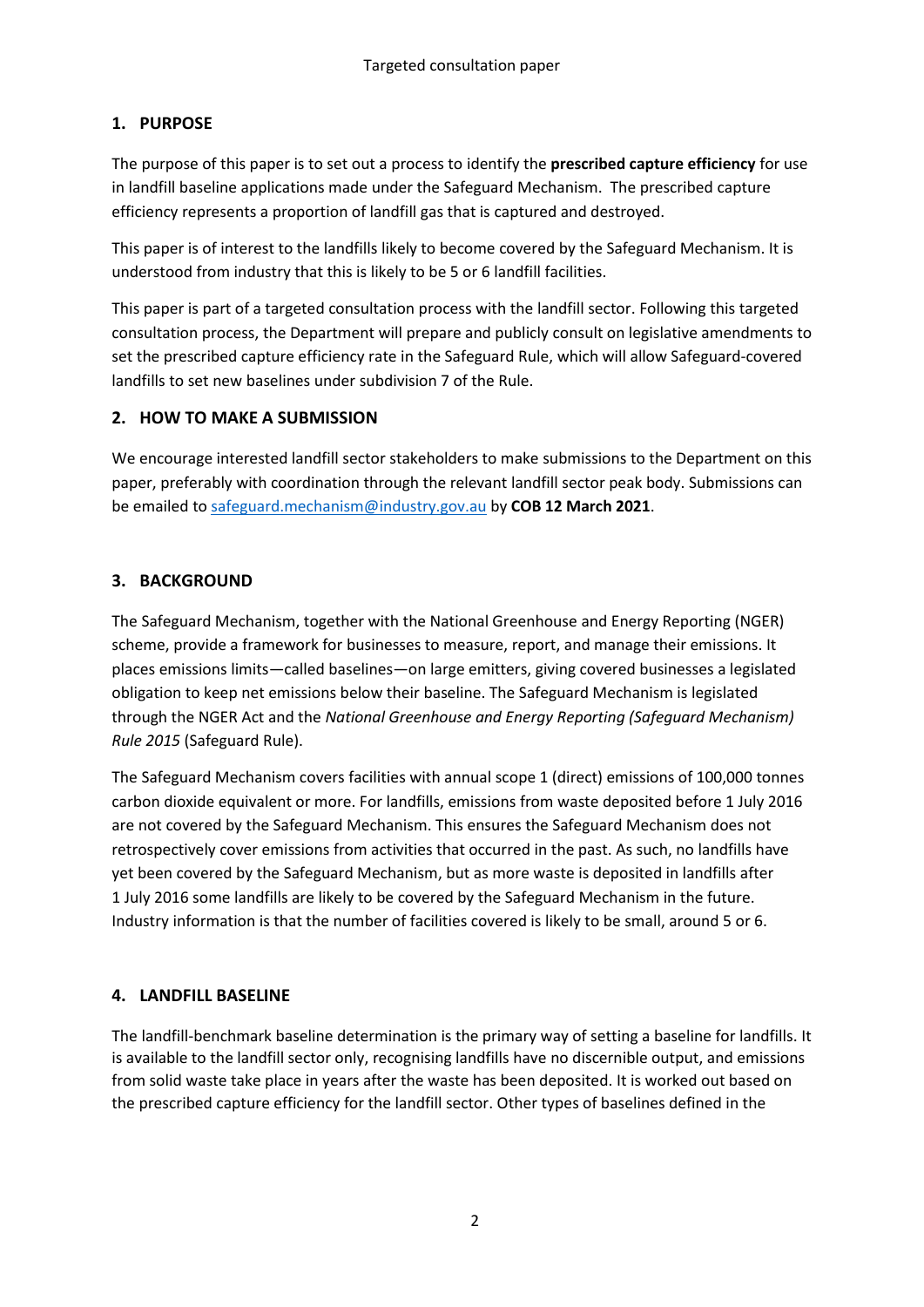Safeguard Mechanism are calculated-emissions and reported-emissions baselines<sup>1</sup>. Relevant landfills currently have reported baselines under the Safeguard Mechanism. In line with the March 2019 amendments to the Safeguard legislation, all reported baselines (for all Safeguard covered sectors, including mining, transport, manufacturing, oil, gas, landfills, and wastewater management) expire on 1 July 2021. This means that any landfill that exceeds the 100,000 tonne carbon dioxide equivalent non-legacy emissions coverage threshold from the 2021-22 year onwards may need to apply for a new landfill baseline (discussed below). The last date a baseline for the 2021-22 year can be applied for is the end of October 2022. Establishing the prescribed capture efficiency rate in the first half of the 2021 calendar year would allow relevant landfill facilities to apply for a new landfill baseline that would apply from the start of the 2020-21 year (baseline applications for the 2020-21 year are due to the Clean Energy Regulator before the end of October 2021).

A landfill baseline determination is worked out using the formula set out in section 54 of the Safeguard Rule<sup>2</sup>. The formula calculates the baseline emissions number applicable to a landfill facility in a particular financial year as follows<sup>3</sup>:

The amount of non-legacy emissions in  $t$  CO<sub>2</sub>-e emitted by the facility. The amount disregards any capture of those emissions at the facility.

#### *multiplied by*

One minus the prescribed capture efficiency. The prescribed capture efficiency represents the proportion of landfill gas that is captured and destroyed, so this number is subtracted from one to calculate the amount of covered emissions that does not need to be captured under the baseline determination.

Landfill baselines will change each year with the amount of non-legacy waste generated at the facility, allowing baselines to adjust with factors such as increases in landfill intake, and weather variability that affects the amount of landfill gas generated. This is consistent with baselines in other sectors which update annually with production. The prescribed capture efficiency will be set by the Minister for Energy and Emissions Reduction in the Safeguard Rule.

**.** 

 $1$  Reported-emissions baselines are determined based on the historical high point of emissions reported under the NGER scheme between 2009–10 and 2013–14. Reported baselines cease on 1 July 2021 for all Safeguardcovered facilities. Calculated-emissions baselines are determined by multiplying an independently audited forecast of production by an emissions intensity value.

<sup>2</sup> <https://www.legislation.gov.au/Details/F2020C00926>

<sup>&</sup>lt;sup>3</sup> The equation copied from the Safeguard Rule is:  $B_t = NLCH_4t \times (1 - BC_t) \times (1 - OF)$ , where:

Bt is the baseline emissions number for the facility for the financial year (t).

NLCH<sub>4</sub>t is the amount, in t CO<sub>2</sub>-e, of non-legacy scope 1 greenhouse gas emissions of the facility in the financial year disregarding any capture of those emissions at the facility included in a report under the Act in relation to the facility and the financial year.

<sup>-</sup> BC<sup>t</sup> is prescribed capture efficiency rate for non-legacy greenhouse gas emissions set out in the Benchmark Emissions-Intensity Index as in force at the start of the financial year.

<sup>-</sup> OF is the oxidation factor in the near surface conditions of the landfill in subsection 5.4(1) of the *NGER (Measurement) Determination* as in force at the start of the financial year.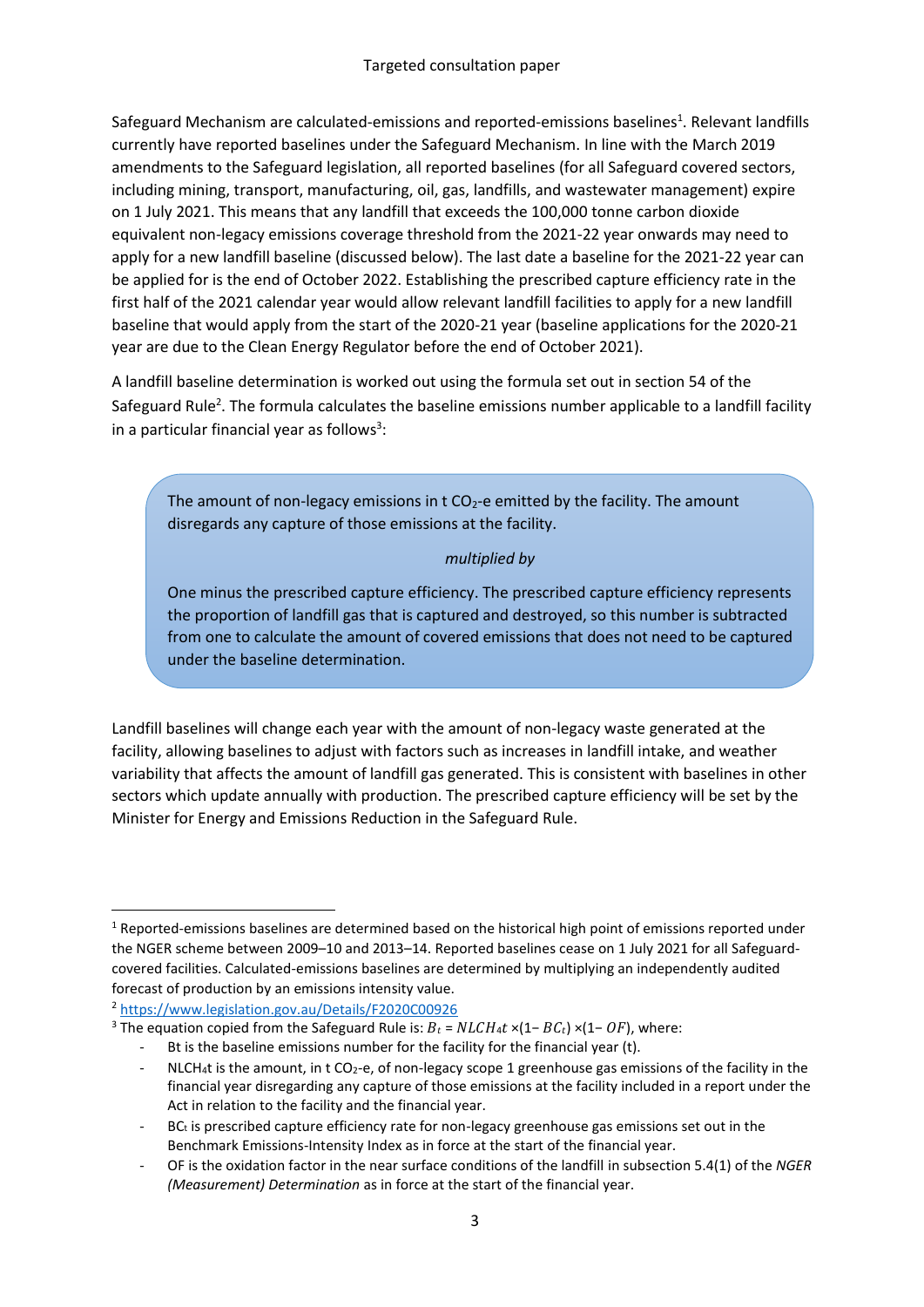#### <span id="page-3-0"></span>**5. INTERACTION WITH ERF PROJECTS**

Many landfills generate credits under the Emissions Reduction Fund for capturing landfill gas. The prescribed capture efficiency for the Safeguard Mechanism will not affect the ability to generate credits under the Emissions Reduction Fund or the amount of credits generated.

#### <span id="page-3-1"></span>**6. SCOPE AND COVERAGE**

To date, no landfill facility has a level of non-legacy emissions in excess of the Safeguard Mechanism coverage threshold of 100,000 t  $CO<sub>2</sub>$ -e.

Some landfill facilities do not report under NGER because they do not have a controlling corporation, for example, landfill facilities that are operated by local governments. Section 19 of the NGER Act will not apply to these facilities. But if a facility's covered emissions exceed 100,000 tonnes  $CO<sub>2</sub>$ -e, the Responsible Emitter must register to report under Section 15B of the NGER Act and report under Section 22XB of the NGER Act regardless of whether they are a corporation. These facilities would also be covered by the Safeguard Mechanism.

As well as landfill gas emissions, landfill facilities have relatively minor sources of emissions associated with combusting landfill gas, handling waste and running on-site offices and services. The baseline emissions number calculated using the prescribed capture efficiency covers all sources of scope 1 emissions at the landfill facility.

#### **Stakeholder comment sought:**

The Department is seeking stakeholder feedback on the likely timing of individual landfill facilities meeting the Safeguard Mechanism's 100,000 tonne non-legacy waste emissions coverage threshold, and particularly if there are any facilities that are likely to meet the coverage threshold in the 2020-21 year.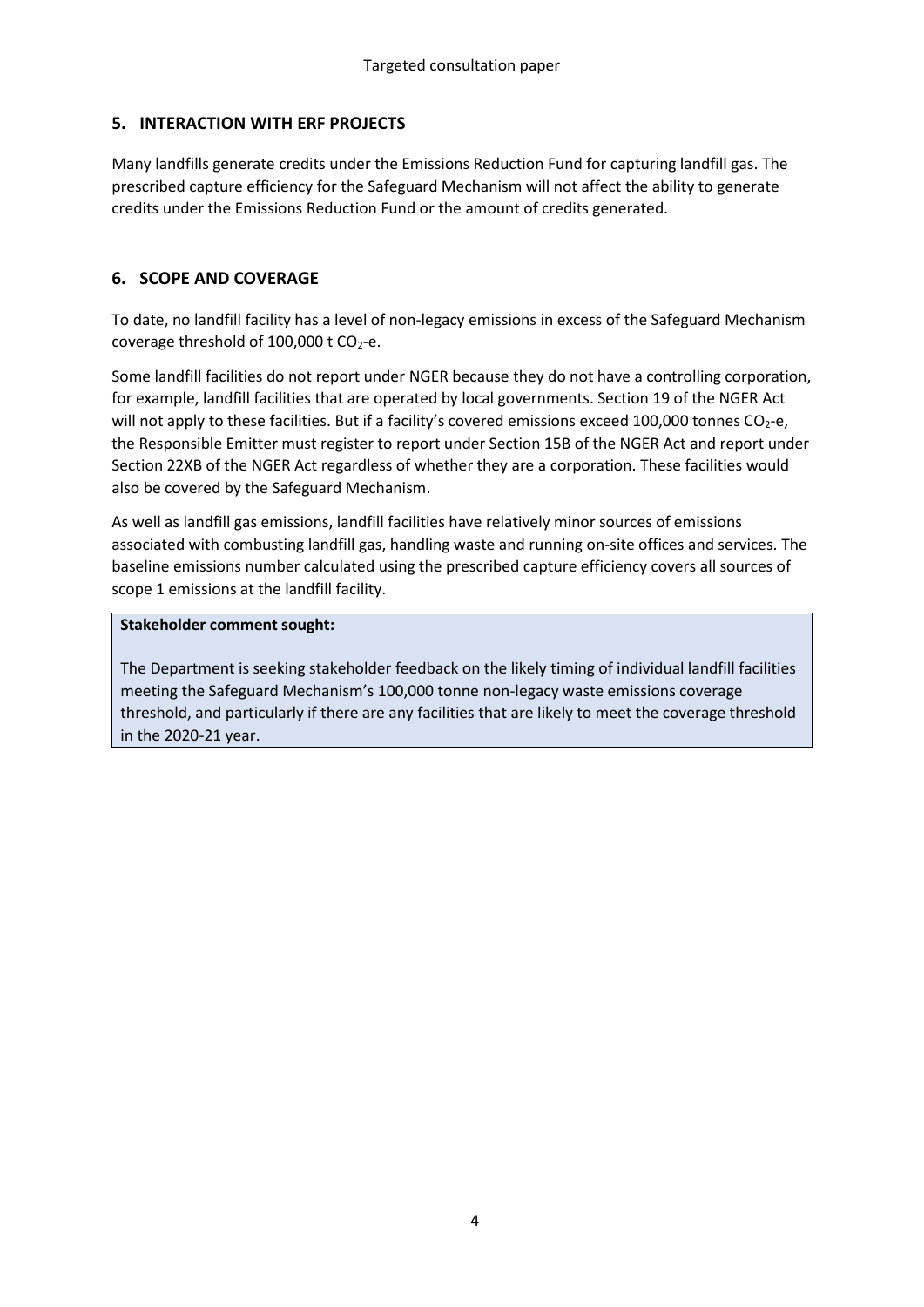## <span id="page-4-0"></span>**7. APPROACH FOR CALCULATING THE PRESCRIBED CAPTURE EFFICIENCY RATE**

A policy framework based on four principles was established for developing prescribed production variables and default industry average emissions intensity values for use in calculated-emissions baselines<sup>4</sup>. All industry average emissions intensity values set in the Safeguard Rule for other safeguard sectors (including mining, transport, manufacturing, oil, gas, landfills, and wastewater management) have been developed in line with this framework. For consistency it is appropriate these principles apply to the calculation of the prescribed capture efficiency:

### **Principle 1: Effective**

Provide a suitable basis for setting baselines that reflect emissions per unit of production, not adjusted, corrected or discounted for different technologies, geographies, inputs, or practices.

#### **Principle 2: Consistent**

Treat facilities and industries consistently. Provide a suitable reference point that is representative of a sectoral average.

#### **Principle 3: Practical**

Be as simple and low cost as possible, avoiding excessive measurement and reporting requirements and building on existing schemes, where possible.

#### **Principle 4: Robust**

1

Be based on high quality data and robust methodology that protects the confidentiality of sensitive industry data.

The policy framework sets out that the default emissions intensity calculation approach generates a value that represents the sectoral average. This approach provides for the value to be based on the average of around half the production-weighted emissions intensity values of relevant facilities in a sector, centred on the median production unit.

For landfills the equivalent process would base the prescribed capture efficiency on the average of around half the production-weighted capture efficiency values of NGER reporting landfills, centred on the median capture efficiency. Production weighting can be used when setting industry average default values used in calculated-emissions baseline applications. However, it is not obvious how to production-weight the capture efficiency values, as landfills do not have discernible production (unlike other Safeguard-covered sectors, such as steel production, mining, or air transport). In theory a proxy for production may be waste deposited, because receiving waste is a service a landfill performs. However this is not practical given that landfills' emissions are a function of how much

<sup>&</sup>lt;sup>4</sup> The Framework document is available here[: https://consult.industry.gov.au/climate-change/safeguard](https://consult.industry.gov.au/climate-change/safeguard-mechanism-legislative-amendments-2018/supporting_documents/safeguardmechanismruleamendmentexplanatorydocument.pdf)[mechanism-legislative-amendments-](https://consult.industry.gov.au/climate-change/safeguard-mechanism-legislative-amendments-2018/supporting_documents/safeguardmechanismruleamendmentexplanatorydocument.pdf)

[<sup>2018/</sup>supporting\\_documents/safeguardmechanismruleamendmentexplanatorydocument.pdf](https://consult.industry.gov.au/climate-change/safeguard-mechanism-legislative-amendments-2018/supporting_documents/safeguardmechanismruleamendmentexplanatorydocument.pdf) (see Appendix A).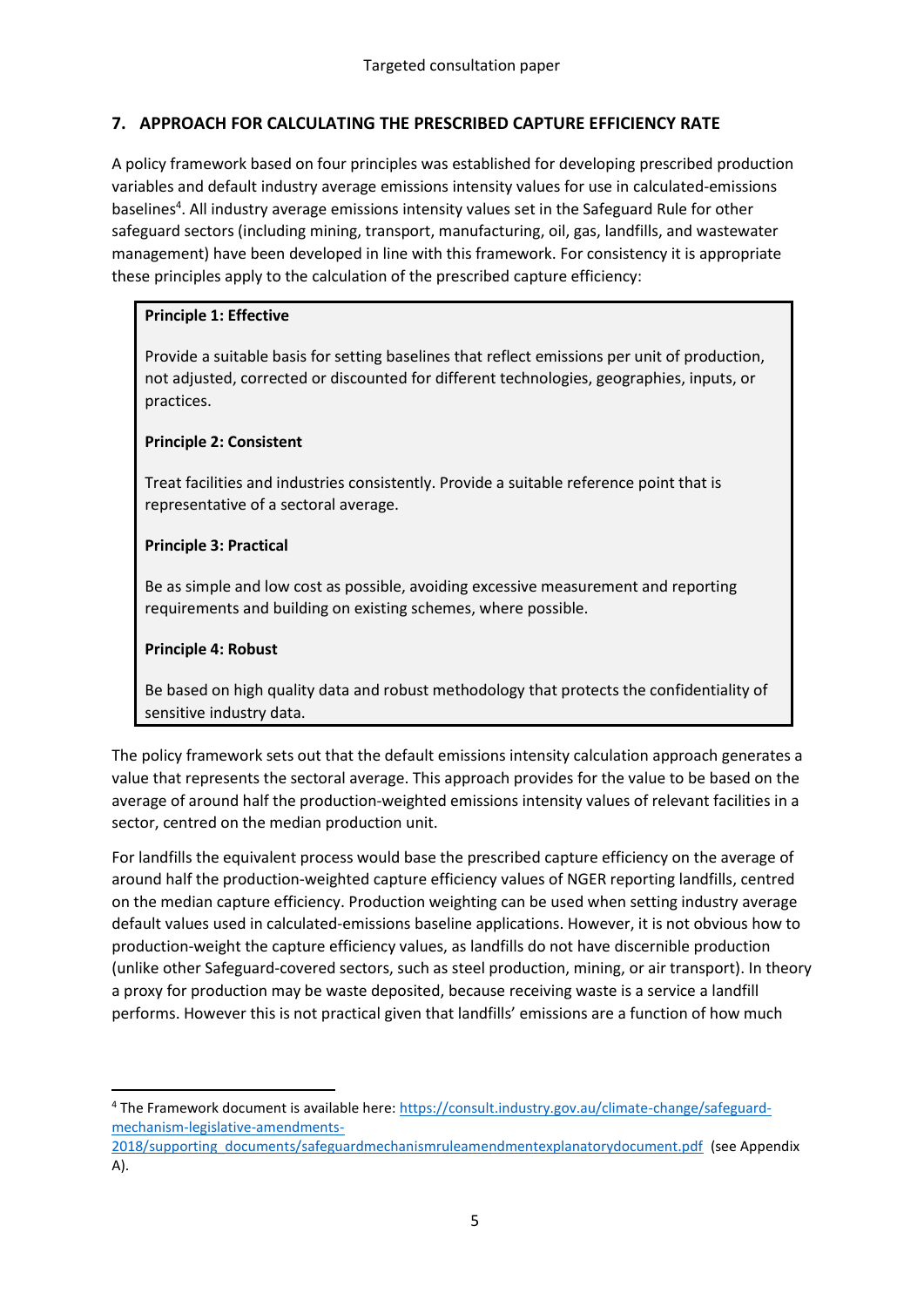waste was deposited each year of its operation, and the composition of this waste. There appear to be two other weighting options that could be adopted<sup>5</sup>:

Option 1: Weight capture efficiency values based on amount of landfill gas generated,

A benefit is that landfill gas generated is a reported parameter, so this approach could be considered robust and practical. Landfill gas generated is also related to the reported emissions (taking into account landfill gas capture and incidental emissions). A drawback is that it is not necessarily a good proxy for "production", in the sense of waste received by the landfill. For instance a landfill located in a cooler climate would be expected to generate a little over half the landfill gas of an identical landfill (in terms of waste received) located in a warmer climate. Similarly, a landfill operating for 10 years would be expected to generate half the emissions for an identical landfill that had operated 20 years (identical in the sense it receives the same annual amount of waste). Under this option, the prescribed capture efficiency would likely be in the range  $0.6$ -0.7 $6$ .

Option 2: Do not weight, so that the prescribed capture efficiency is based on the average of around half the capture efficiency values of NGER reporting landfills, centred on the median capture efficiency.

A benefit of no production weighting is that all NGER reporting landfills contribute equally to the calculation of the average value, avoiding an arbitrary proxy for "production". As well as consistent, this approach is also practical. A drawback is that under this approach the size of the facilities will not be reflected in the determination of the average capture efficiency value. Not weighting the capture efficiency values also deviates from the approach for setting other industry average values. Under this option, the prescribed capture efficiency would likely be in the range 0.35-0.45<sup>7</sup>.

#### **Stakeholder comment sought:**

**.** 

The Department is seeking stakeholder feedback on the options for weighting the capture efficiency value.

This approach (weighting by either Option 1 or Option 2) balances effectiveness and practicality; would not introduce additional reporting requirements; and would treat landfills consistently. Importantly, this approach would mean that the prescribed capture efficiency would be set using an industry average calculation approach that is broadly consistent with the approach used for calculating the industry average default emissions intensity values for all other sectors covered by the Safeguard Mechanism. These values have been set in the Safeguard Rule for the vast majority of

<sup>&</sup>lt;sup>5</sup> Note that the capture efficiency rate ranges included in this section are preliminary only and are the subject of ongoing analysis. The indicative values are provided here to assist stakeholders in making submissions to this paper.

<sup>6</sup> Note that this is an estimated range that should be treated as indicative only. The final calculated number will be the subject of further consistency checking and review.

 $<sup>7</sup>$  Note that this is an estimated range that should be treated as indicative only. The final calculated number will</sup> be the subject of further consistency checking and review.